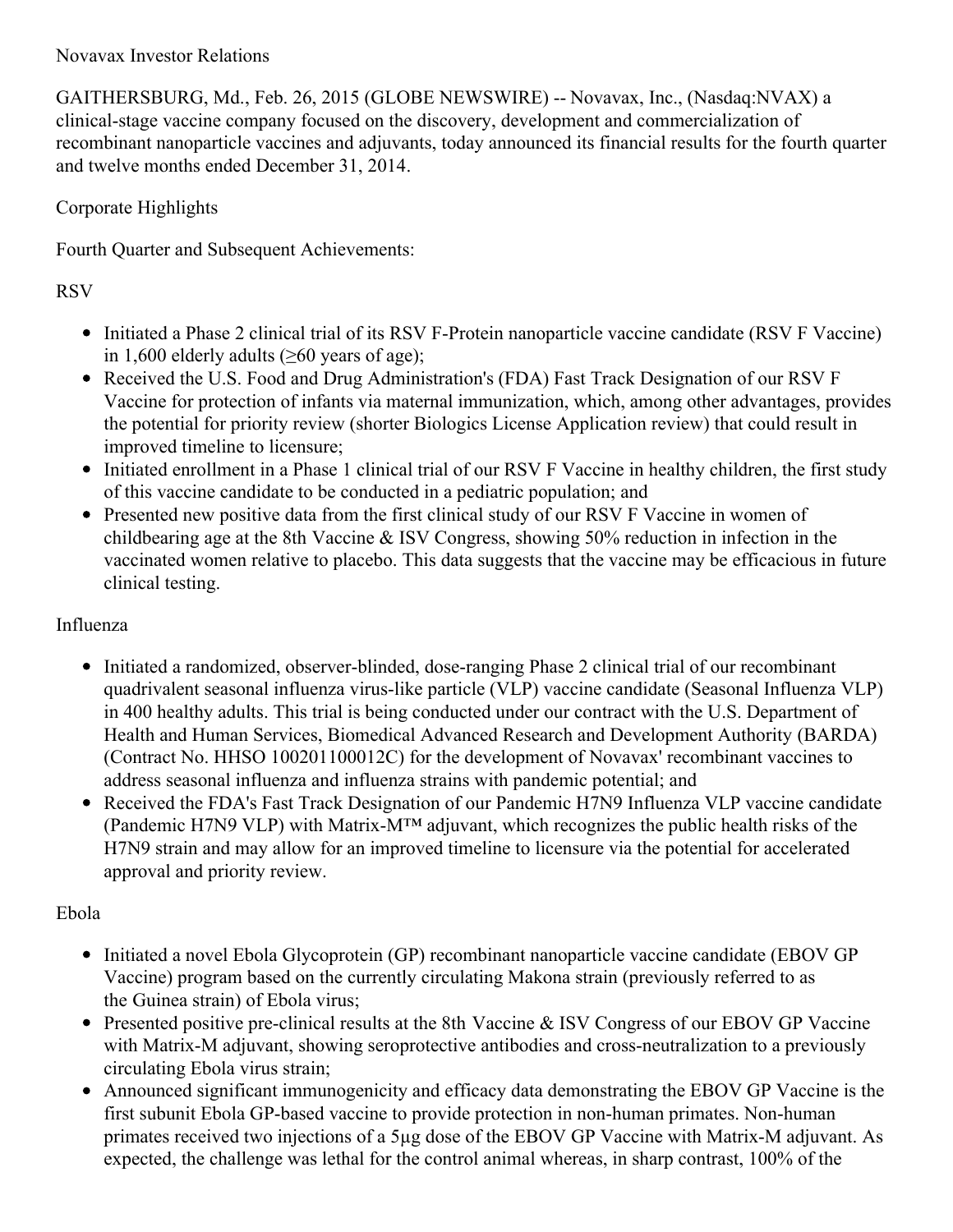immunized animals were protected; and

Initiated a randomized, observer-blinded, dose-ranging Phase 1 clinical trial of our EBOV GP Vaccine in Australia to evaluate the safety and immunogenicity of the vaccine, with and without Matrix-M adjuvant, in 230 healthy adults between 18 and 50 years of age.

2015 Anticipated Events:

- Announce top-line data from the Phase 1 clinical trial our EBOV GP Vaccine in mid-2015;
- Announce top-line data from the Phase 2 clinical trial of our Seasonal Influenza VLP in the second quarter of 2015;
- Announce top-line data from the Phase 2 clinical trial of our RSV F Vaccine in healthy women in their third trimester of pregnancy in the third quarter of 2015;
- Announce top-line data from the Phase 2 clinical trial of our RSV F Vaccine in elderly adults in the third quarter of 2015; and
- Announce top-line data from the Phase 1 clinical trial of our RSV F Vaccine in healthy pediatrics in late 2015 or in the first half of 2016.

"We have initiated five clinical trials within the last six months, including advancing both our RSV and seasonal influenza programs into Phase 2 clinical trials, while introducing our new Ebola vaccine into the clinic," said Stanley C. Erck, President and Chief Executive Officer of Novavax. "These achievements underscore the strength of our vaccine technology, capability of our manufacturing platform and experience of our leadership team. We look forward to carrying this momentum through 2015, with important clinical data readouts expected in our RSV, seasonal influenza and Ebola programs."

Financial Results for the Three and Twelve Months Ended December 31, 2014

Novavax reported a net loss of \$31.5 million, or \$0.13 per share, for the fourth quarter of 2014, compared to a net loss of \$14.1 million, or \$0.07 per share, for the fourth quarter of 2013. For the twelve months ended December 31, 2014, the net loss was \$82.9 million, or \$0.37 per share, compared to a net loss of \$52.0 million, or \$0.31 per share for 2013.

Novavax revenue in the fourth quarter of 2014 decreased 23% to \$6.7 million, compared to \$8.7 million for the same period in 2013. Revenue for the full year 2014 increased 47% to \$30.7 million, compared to \$20.9 million in 2013. The increase in the full year revenue results from the Phase 1/2 clinical trial of our H7N9 pandemic influenza vaccine candidate with Matrix-M and activities relating to the preparation and initiation of the Phase 2 clinical trial of our Seasonal Influenza VLP; both programs are funded under our contract with HHS BARDA.

The cost of government contracts revenue in the fourth quarter of 2014 increased 9% to \$2.8 million, compared to \$2.6 million for the same period in 2013. For the full year 2014, cost of government contracts revenue increased 82% to \$15.0 million, compared to \$8.2 million in 2013. The increase in costs for the full year 2014 were associated with the Phase 1/2 clinical trial of our H7N9 pandemic influenza candidate with Matrix-M adjuvant and activities relating to the preparation and initiation of the Phase 2 clinical trial of our Seasonal Influenza VLP; both programs are funded under our contract with HHS BARDA.

Research and development expenses increased 87% to \$30.5 million in the fourth quarter of 2014, compared to \$16.3 million for the same period in 2013. For the full year 2014, research and development expenses increased 58% to \$79.4 million, compared to \$50.3 million in 2013. The increase in research and development expenses for the full year 2014 is driven by activities relating to the preparation and initiation of three RSV F Vaccine candidate clinical trials in 2014, the initiation of our Ebola vaccine candidate program and higher employee-related expenses tied to the continued growth of the company.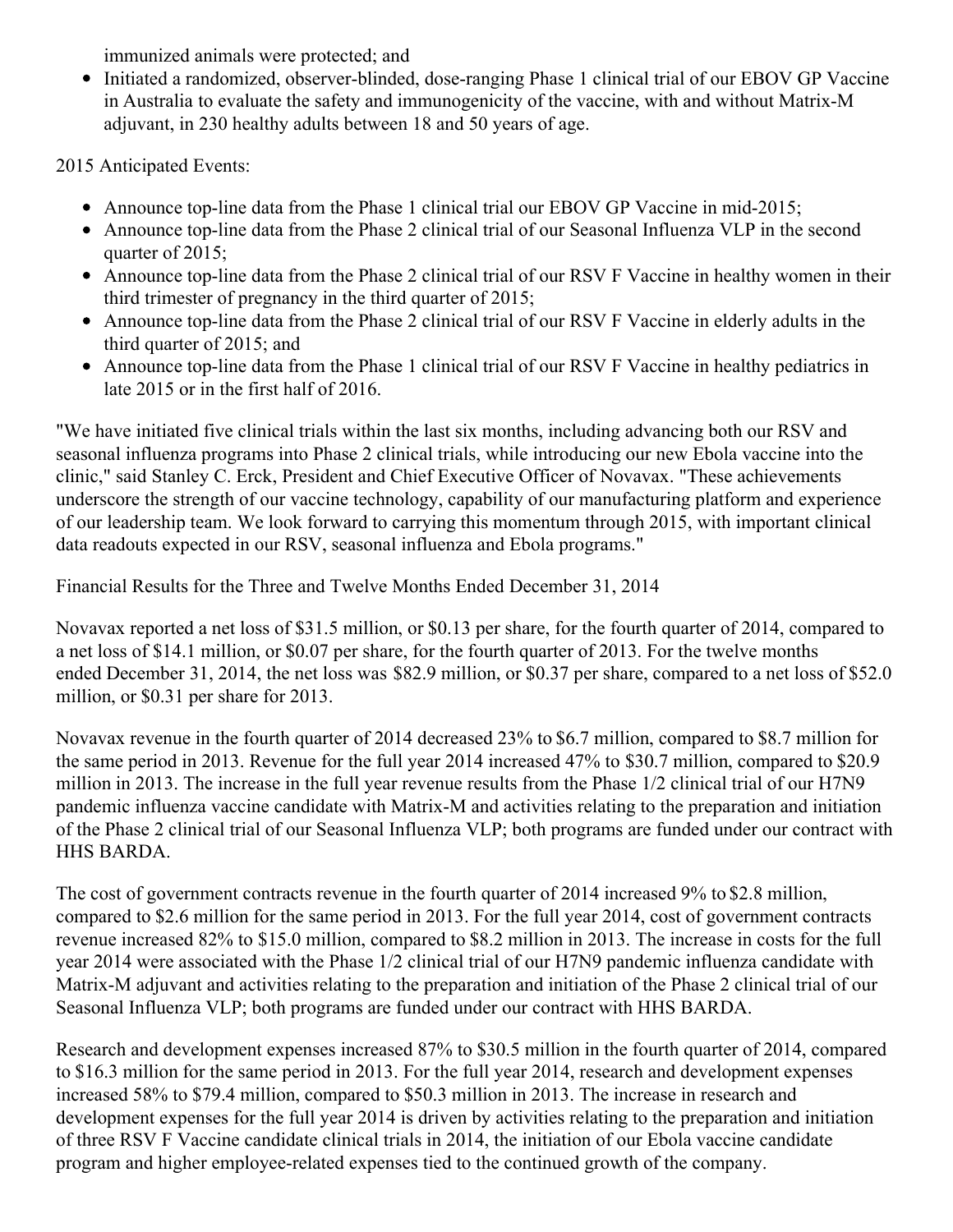General and administrative expenses increased 24% to \$5.1 million in the fourth quarter of 2014, compared to \$4.1 million for the same period in 2013. For the full year 2014, general and administrative expenses increased 34% to \$19.9 million, compared to \$14.8 million in 2013. The increase in general and administrative expenses for the full year 2014 resulted from increased employee-related expenses tied to the continued growth of the company.

As of December 31, 2014, the company had \$168.1 million in cash and cash equivalents and marketable securities compared to \$133.1 million as of December 31, 2013. Net cash used in operating activities for 2014 was \$67.0 million, compared to \$45.4 million for 2013. The factors contributing to the change in cash usage were primarily due to increased costs relating to our RSV F Vaccine candidate and higher employee-related costs, as well as the timing of vendor payments.

#### Conference Call

Novavax management will host its quarterly conference call today at 4:30 p.m. EDT. The dial-in number for the conference call is 877-212-6076 (U.S. or Canada) or 707-287–9331 (International). A webcast of the conference call can also be accessed via a link on the home page of the Novavax website (novavax.com) or through the "Investor Info"/"Events" tab on the Novavax website.

A replay of the conference call will be available starting at 7:30 p.m. on February 26, 2015 until midnight March 5, 2015. To access the replay by telephone, dial 855-859-2056 (Domestic) or 404-537-3406 (International) and use passcode 89629680. The replay will also be available as a webcast and can be found on the "Investor Info"/"Events" on the Novavax website.

#### About Novavax

Novavax, Inc. (Nasdaq:NVAX) is a clinical-stage vaccine company committed to delivering novel products to prevent a broad range of infectious diseases. Our recombinant nanoparticles and Matrix-M™ adjuvant technology are the foundation for groundbreaking innovation that improves global health through safe and effective vaccines. Additional information about Novavax is available on the company's website, novavax.com.

## Forward-Looking Statements

Statements herein relating to the future of Novavax and the ongoing development of its vaccine and adjuvant *products are forward-looking statements. Novavax cautions that these forward looking statements are subject to numerous risks and uncertainties, which could cause actual results to dif er materially from those expressed or implied by such statements. These risks and uncertainties include those identified under the* heading "Risk Factors" in the Novavax Annual Report on Form 10-K for the year ended December 31, 2014, *to be filed with the Securities and Exchange Commission (SEC). We caution investors not to place considerable reliance on the forward-looking statements contained in this press release. You are encouraged* to read our filings with the SEC, available at sec.gov, for a discussion of these and other risks and uncertainties. The forward-looking statements in this press release speak only as of the date of this document, and we undertake no obligation to update or revise any of the statements. Our business is subject to *substantial risks and uncertainties, including those referenced above. Investors, potential investors, and others should give careful consideration to these risks and uncertainties.*

# NOVAVAX, INC. CONDENSED STATEMENTS OF OPERATIONS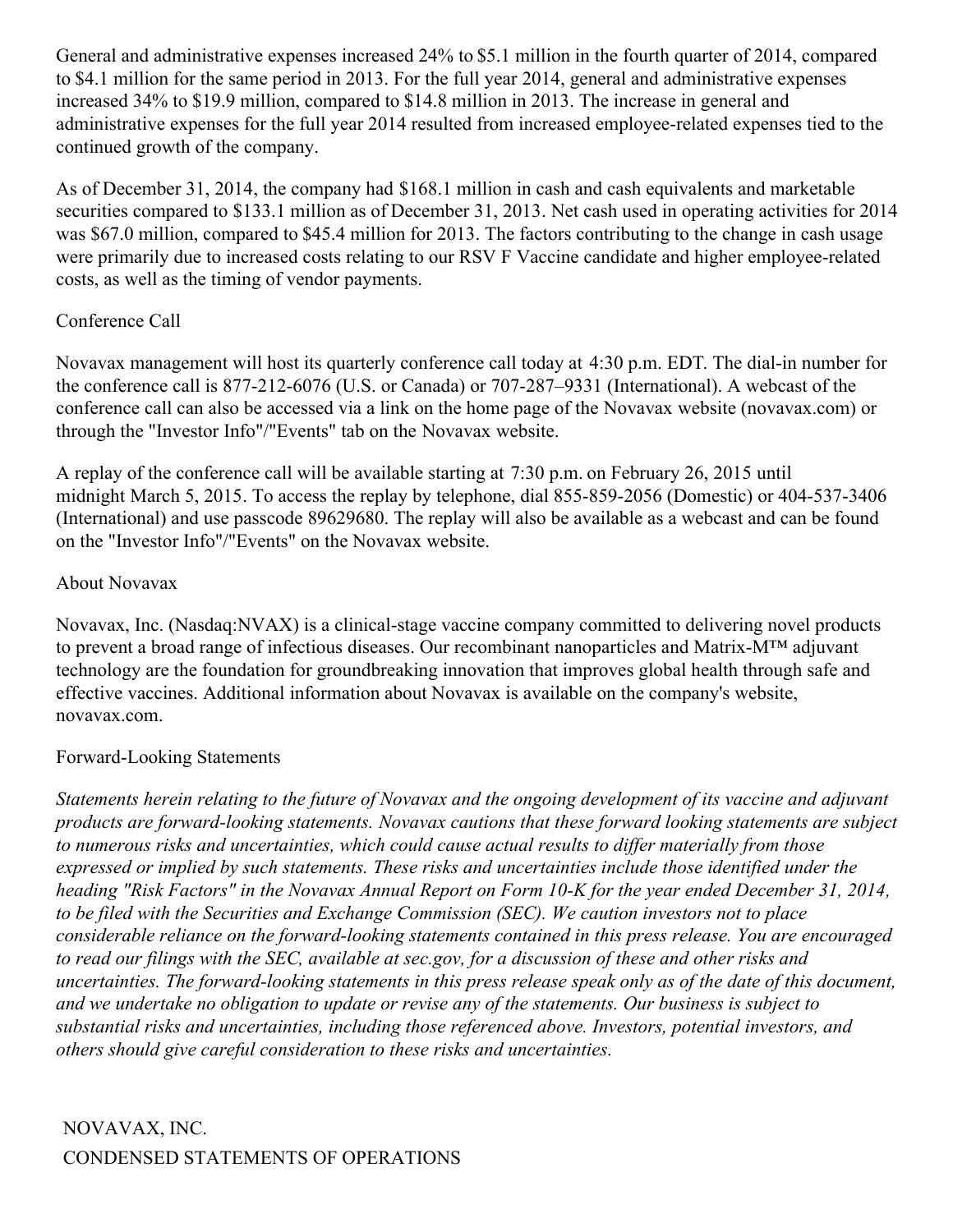|                                                                           | <b>Three Months Ended</b><br>December 31, |            | <b>Twelve Months</b><br>Ended |                   |
|---------------------------------------------------------------------------|-------------------------------------------|------------|-------------------------------|-------------------|
|                                                                           |                                           |            | December 31,                  |                   |
|                                                                           | 2014                                      | 2013       | 2014                          | 2013              |
|                                                                           | (unaudited)                               |            |                               |                   |
| Revenue                                                                   | \$6,724                                   | \$8,748    |                               | \$30,659 \$20,915 |
| Costs and expenses:                                                       |                                           |            |                               |                   |
| Cost of government contracts revenue                                      | 2,837                                     | 2,602      | 14,987                        | 8,222             |
| Research and development                                                  | 30,495                                    | 16,319     | 79,435                        | 50,308            |
| General and administrative                                                | 5,056                                     | 4,080      | 19,928                        | 14,819            |
| Total costs and expenses                                                  | 38,388                                    | 23,001     | 114,350                       | 73,349            |
| Loss from operations                                                      | (31,664)                                  | (14,253)   | (83,691)                      | (52, 434)         |
| Interest income (expense), net                                            | 118                                       | 10         | 129                           | 27                |
| Other income, net                                                         |                                           | 192        |                               | 182               |
| Realized gains on marketable securities                                   |                                           |            | 615                           |                   |
| Change in fair value of warrant liability                                 |                                           |            |                               | 267               |
| Loss from operations before income tax expense                            | (31, 546)                                 | (14,051)   | (82, 947)                     | (51,958)          |
| Income tax expense                                                        |                                           | 3          |                               | 25                |
| Net loss                                                                  | \$<br>(31, 546)                           | \$(14,054) |                               | \$ (51,983)       |
| Basic and diluted net loss per share                                      | \$ (0.13)                                 | \$ (0.07)  | \$ (0.37)                     | \$ (0.31)         |
| Basic and diluted weighted average number of common shares<br>outstanding | 238,519                                   | 208,538    | 225,848                       | 169,658           |

# SELECTED BALANCE SHEET DATA

(in thousands)

December 31, December 31, 2014 2013

Cash and cash equivalents \$ 32,335 \$ 119,471